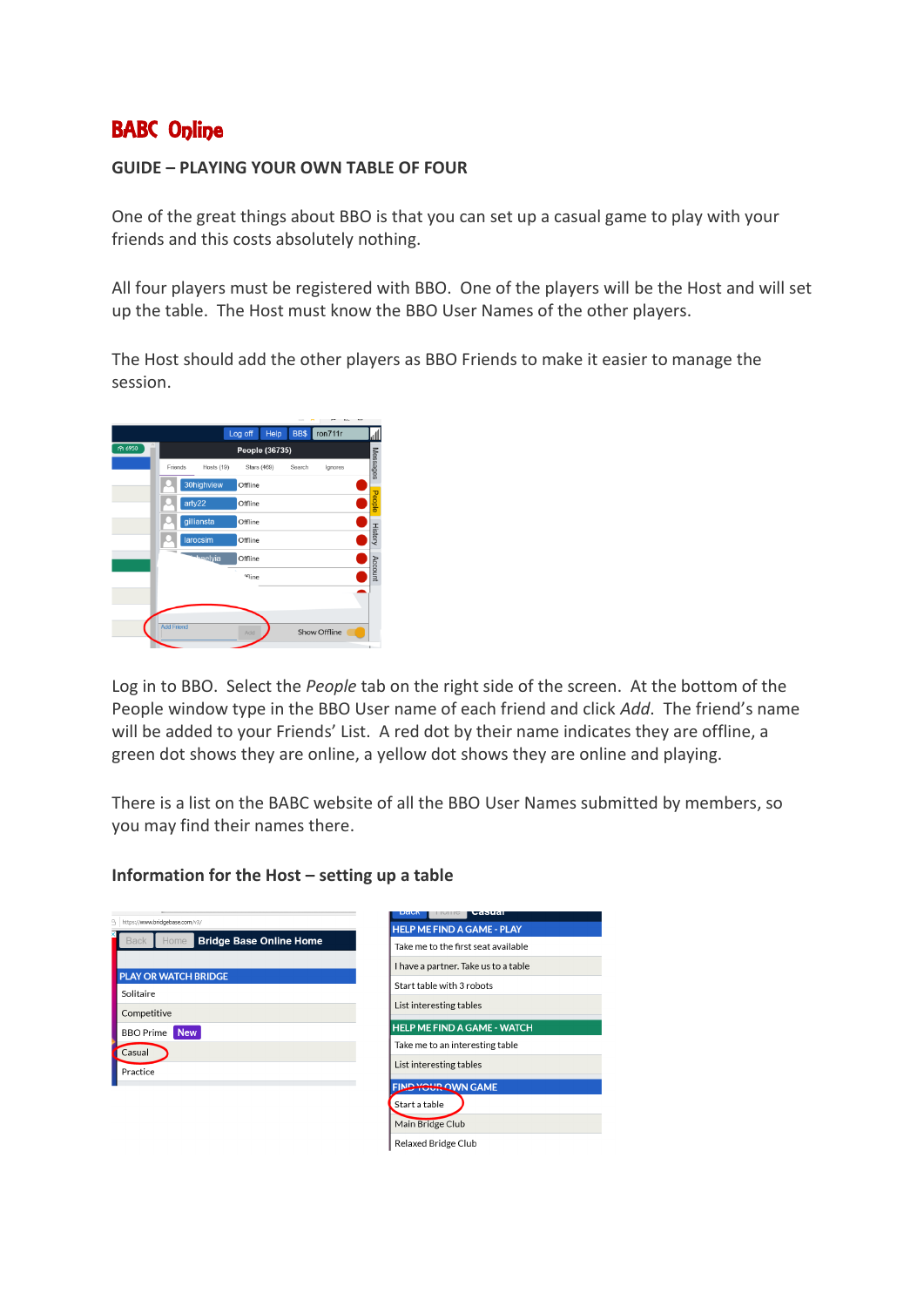Go to the BBO website and log in. Select *Casual*, then *Start a table*

| <b>Back</b><br>Home<br><b>Start Table</b>                    |                 |  |  |  |  |  |
|--------------------------------------------------------------|-----------------|--|--|--|--|--|
| Scoring<br><b>Select IMPs or Matchpoints</b><br><b>IMPs</b>  |                 |  |  |  |  |  |
| <b>Privacy options</b>                                       |                 |  |  |  |  |  |
| Allow kibitzers                                              | <b>Turn off</b> |  |  |  |  |  |
| Allow kibitzers to chat with players                         | Turn off        |  |  |  |  |  |
| Permission required to kibitz                                |                 |  |  |  |  |  |
| Permission required to play                                  | Turn on         |  |  |  |  |  |
| Invisible                                                    |                 |  |  |  |  |  |
| Exclude new members                                          |                 |  |  |  |  |  |
| O<br>Minimum completion rate                                 |                 |  |  |  |  |  |
| <b>Reserve seats</b>                                         |                 |  |  |  |  |  |
| arty22<br>30highview<br>rgd3<br>ron711r                      |                 |  |  |  |  |  |
| Start Table - Relaxed game<br>Start Table - Competitive game |                 |  |  |  |  |  |

It is recommended that you select these options:

- Click on the little downward arrow to set the scoring. Choose IMPs or Matchpoints. Matchpoints are similar to the duplicate scoring we use at a Bookham session.
- Turn off *Allow kibitzers,* turn off *Allow kibitzers to chat with players.*
- Turn on *Permission required to play*

Reserve Seats by typing in your User Name, your partner's User Name opposite, and the User Names of your two opponents. Then select *Start Table – Relaxed game*

You must stay online otherwise your friends will not be able to join you. They do not need to be logged on whilst you are setting up the table.

| N arty22 (Reserved)              |                                |
|----------------------------------|--------------------------------|
| W 30highview (Reser              | $E$ <sub>rgd3</sub> (Reserved) |
| $^{\prime\prime}$ ron711r<br>l S |                                |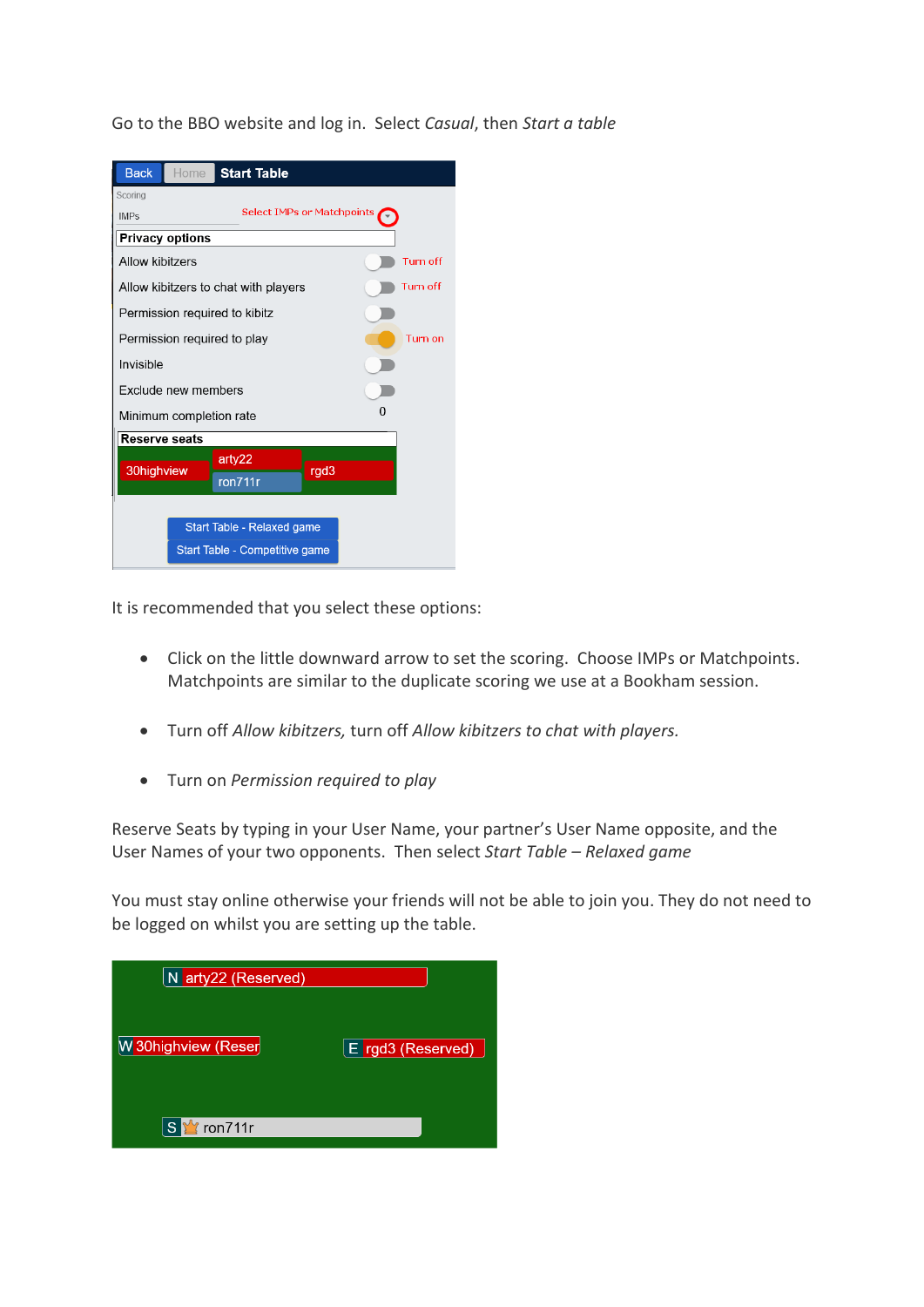You will see your name in grey and the others as red boxes with their BBO name (reserved). When the others players log on they will see a pop-up window telling them that a seat is reserved and asking if they accept the invitation. When they join the table their name will change from red to grey. When the fourth person has joined, the cards will automatically be dealt.

**Advice for the host:** Keep the *People* window open when you are setting up the table. You can then see when the other players log on.

# **Information for other players – joining a table**

If you are joining a table set up by someone else, go to the BBO website and log in. Click *Casual.* You will find it useful to open the *People* tab so that you can see who has logged on.

If the Host has already set up the table you will receive an invitation to join. Click *Accept*

If the table is still being set up just wait until you receive an invitation. When you accept the invitation you will automatically be taken to the table. You will see those people already there as grey boxes and those yet to join as red boxes (Reserved). When the last player has joined cards will automatically be dealt.

# **What happens if someone loses their connection?**

The Host should be aware that a player may lose their connection. The 'lost' player's name will disappear and be replaced by 'East' or some other description.

The Host should take action to readmit the missing person: Click on the padlock for the spare seat, click *Reserve,* enter the User Name for the missing player and click *OK.* Then wait for the missing player to re-establish their connection and accept the invitation to join the table.

The table was set up such that anyone who wants to join your table has to ask permission. You may need to reject requests to join the table until you have issued the new invitation.

#### **What happens if the host loses their connection?**

You will see that the person who set up the table (the Host) has a gold crown next to their name.

If the Host loses their connection then their name will disappear from the table and the gold crown will be assigned to someone else at the table. They are now the Host and will be responsible for letting the missing player back into the game.

The new Host needs to reserve the seat for the 4<sup>th</sup> player. Follow the instructions above. The new Host will retain the gold crown.